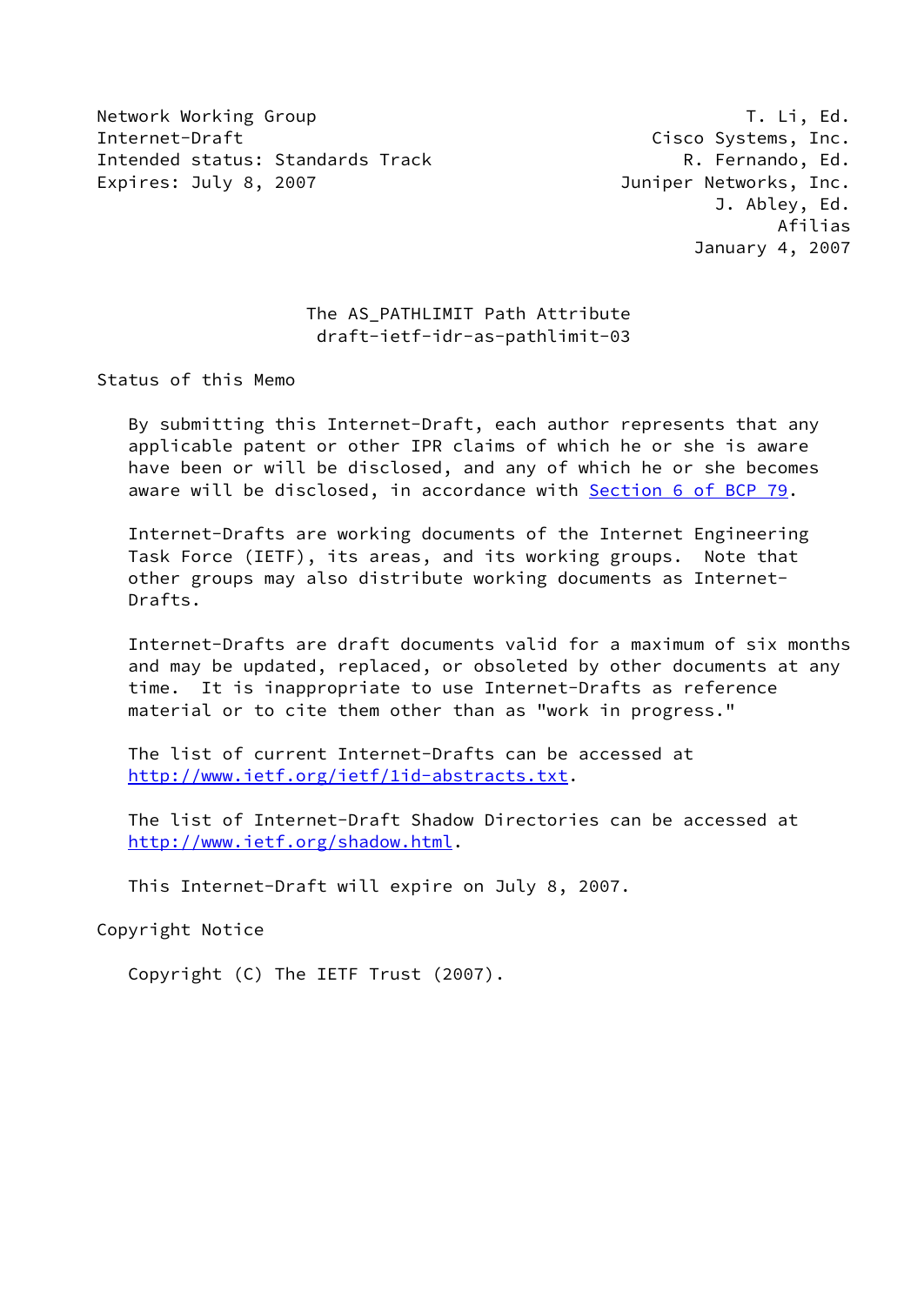# Internet-Draft The AS\_PATHLIMIT Path Attribute January 2007

#### Abstract

 This document describes the 'AS path limit' (AS\_PATHLIMIT) path attribute for BGP. This is an optional, transitive path attribute that is designed to help limit the distribution of routing information in the Internet.

 By default, prefixes advertised into the BGP graph are distributed freely, and if not blocked by policy will propagate globally. This is harmful to the scalability of the routing subsystem since information that only has a local effect on routing will cause state creation throughout the default-free zone. This attribute can be attached to a particular path to limit its scope to a subset of the Internet.

### Table of Contents

| Requirements notation $\ldots$ 3                     |  |
|------------------------------------------------------|--|
| 2.                                                   |  |
| $\underline{3}$ . Inter-Domain Traffic Engineering 5 |  |
| $3.1$ . Traffic Engineering on a Diet 6              |  |
| 3.2. AS_PATHLIMIT as Control $\ldots$ 7              |  |
| 4. Anycast Service Distribution 8                    |  |
|                                                      |  |
|                                                      |  |
|                                                      |  |
| 6. Security Considerations 11                        |  |
|                                                      |  |
| 8.                                                   |  |
| 9.                                                   |  |
| 9.1. Normative References 14                         |  |
| 9.2. Informative References 14                       |  |
|                                                      |  |
| Intellectual Property and Copyright Statements 16    |  |
|                                                      |  |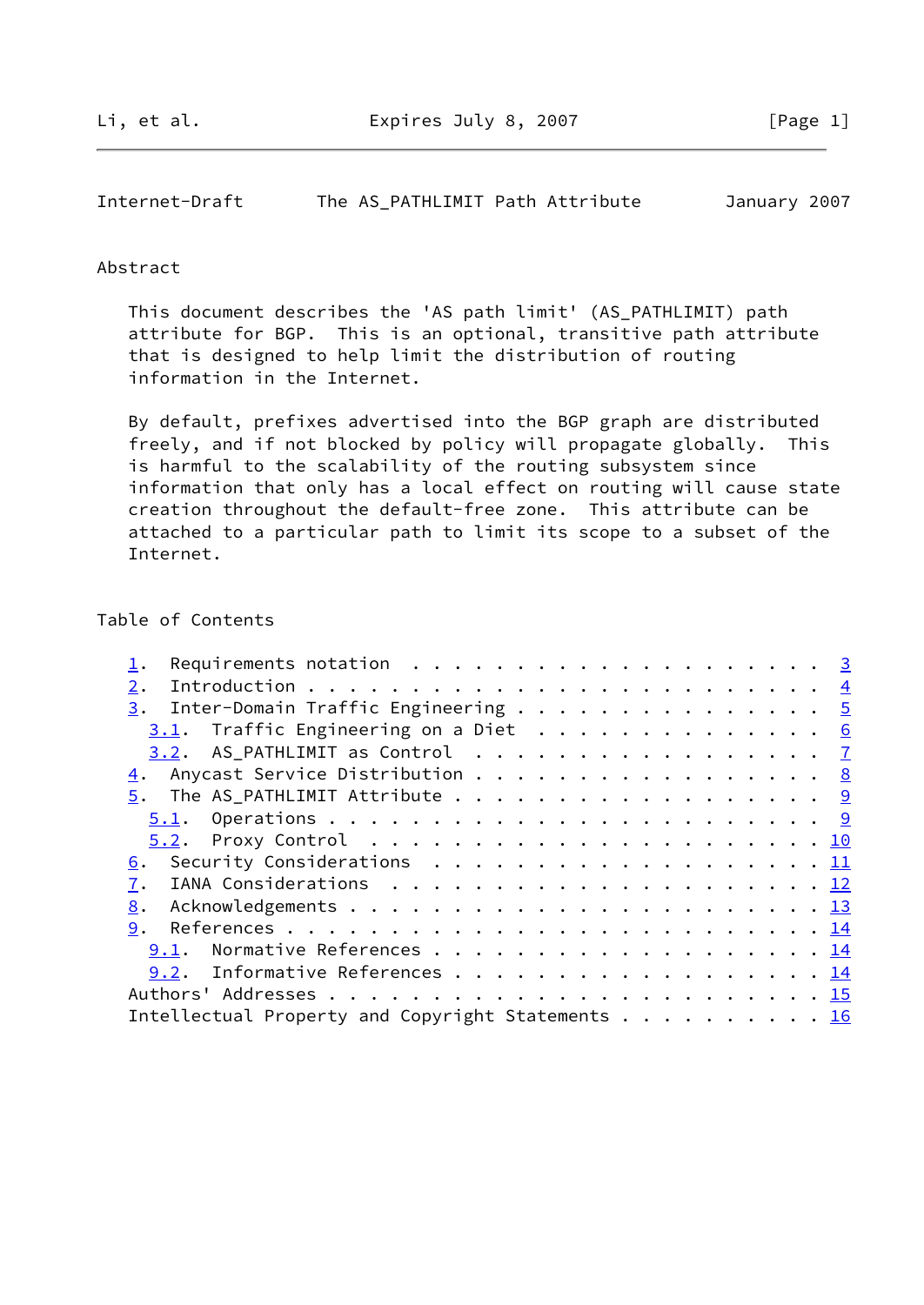Li, et al. **Expires July 8, 2007** [Page 2]

<span id="page-2-1"></span>Internet-Draft The AS\_PATHLIMIT Path Attribute January 2007

<span id="page-2-0"></span> $1.$  $1.$  Requirements notation

 The key words "MUST", "MUST NOT", "REQUIRED", "SHALL", "SHALL NOT", "SHOULD", "SHOULD NOT", "RECOMMENDED", "MAY", and "OPTIONAL" in this document are to be interpreted as described in [\[RFC2119](https://datatracker.ietf.org/doc/pdf/rfc2119)].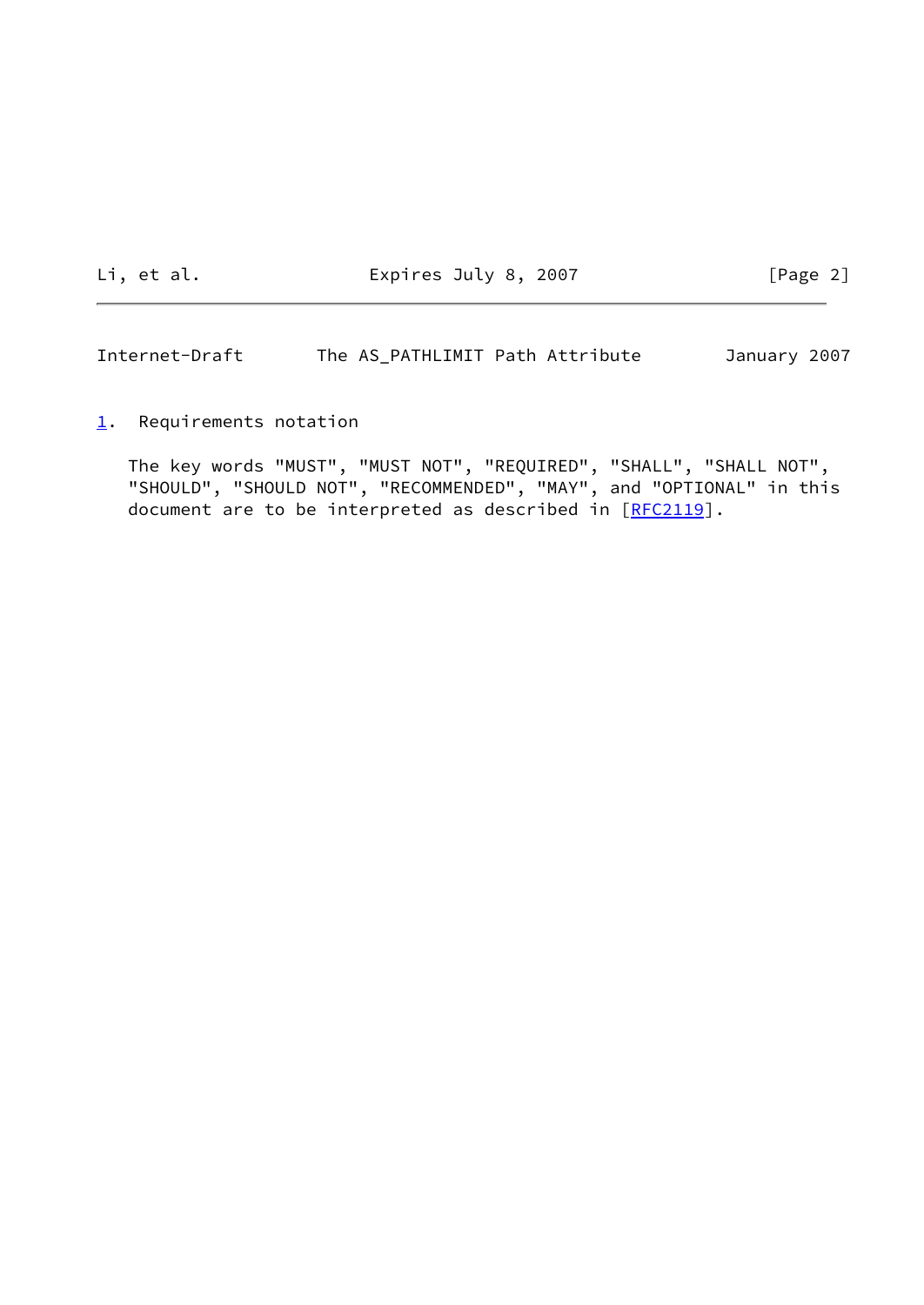# Li, et al. Expires July 8, 2007 [Page 3]

<span id="page-3-1"></span>Internet-Draft The AS\_PATHLIMIT Path Attribute January 2007

### <span id="page-3-0"></span>[2](#page-3-0). Introduction

A prefix that is injected into BGP  $[RFC4271]$  $[RFC4271]$  will propagate throughout the graph of all BGP speakers unless it is explicitly blocked by policy configuration. This behavior is necessary for the correct operation of BGP, but has some unfortunate interactions with current operational procedures. Currently, it is beneficial in some cases to inject longer prefixes into BGP to control the flow of traffic headed towards a particular destination. These longer prefixes may be advertised in addition to an aggregate, even when the aggregate advertisement is sufficient for basic reachability. This particular application is known as "inter-domain traffic engineering" and is a well-known phenomenon that is contributing to growth in the size of the global routing table  $[REC3221]$ . The mechanism proposed here allows the propagation of those longer prefixes to be limited, allowing some traffic engineering problems to be solved without such global implications.

 Another application of this mechanism is concerned with the distribution of services across the Internet using anycast. Allowing an anycast address advertisement to be limited to a subset of ASes in the network can help control the scope of the anycast service area.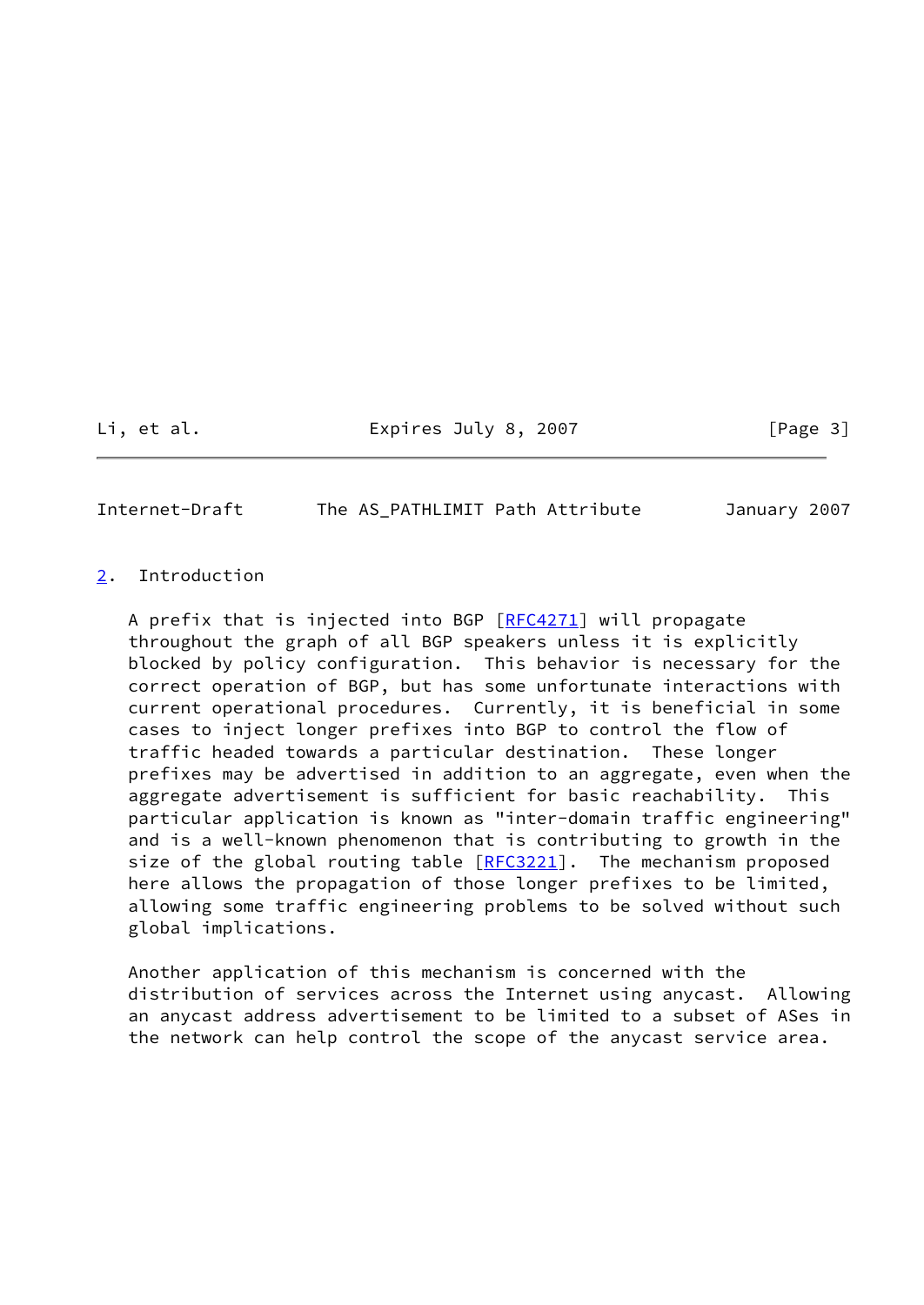Li, et al. Expires July 8, 2007 [Page 4]

<span id="page-4-1"></span>Internet-Draft The AS\_PATHLIMIT Path Attribute January 2007

<span id="page-4-0"></span>[3](#page-4-0). Inter-Domain Traffic Engineering

 To perform traffic engineering, a multi-homed site advertises its prefix to all of its neighbours and then also advertises more specific prefixes to a subset of its neighbours. The longest match lookup algorithm then causes traffic for the more specific prefixes to prefer the subset of neighbours with the more specific prefix.

 Figure 1 shows an example of traffic engineering and its impact on the network. The multi-homed site (A) has a primary provider (C) and a secondary provider (B). It has a prefix, Y, that provides reachability to all of A, and advertises this to both B and C. In addition, due to the internal topology of end-site A, it wishes that all incoming traffic to subset X of its site enter through provider B. To accomplish this, A advertises the more specific prefix, X, to provider B. Longest match again causes traffic to prefer X over Y if the destination of the traffic is within X.

 Assuming that there are no policy boundaries involved, BGP will propagate both of these prefixes X and Y throughout the entire AS level topology. This includes distant providers such as H, F and G. Unfortunately, this adds to the amount of overhead in the routing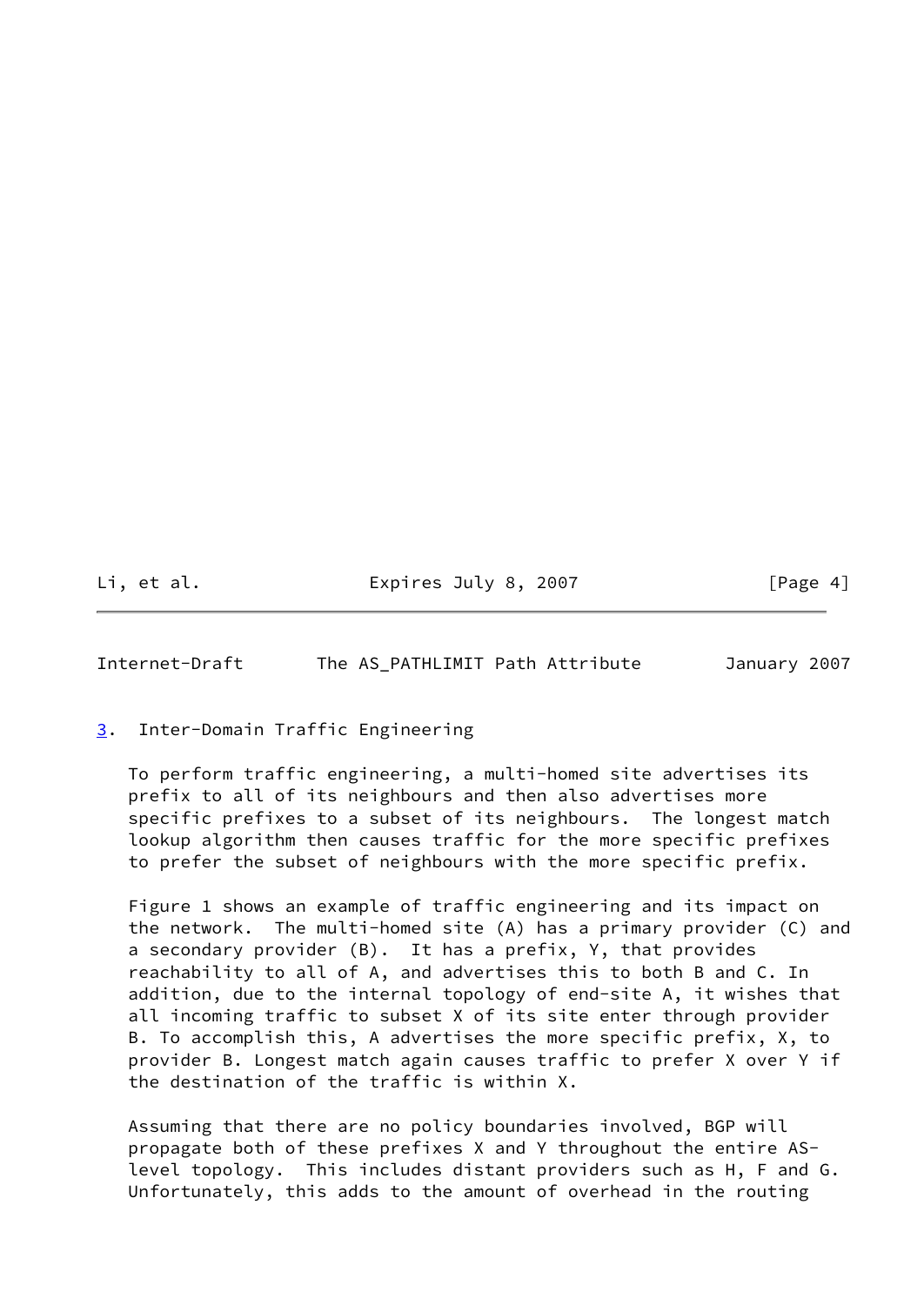subsystem. The problem to be solved is to reduce this overhead and thereby improve the scalability of the routing of the Internet.



 The longer prefix X traverse a core and then coincides with the less specific, covering prefix Y.

# Figure 1

Li, et al. The Expires July 8, 2007 [Page 5]

<span id="page-5-1"></span>Internet-Draft The AS\_PATHLIMIT Path Attribute January 2007

#### <span id="page-5-0"></span>[3.1](#page-5-0). Traffic Engineering on a Diet

 What is needed is one or more mechanisms that an AS can use to distribute its more specific routing information to a subset of the network that exceeds its immediate neighbouring ASes and yet is also significantly less than the global BGP graph. The solution space for this is unbounded, as the limits that a source AS may wish to apply to its more specific routes could be a fairly complicated manifestation of its routing policies. One can imagine a policy that restricts more specifics to ASes that only have prime AS numbers, for example.

We already have one mechanism for performing this type of function. The BGP NO\_EXPORT community string attribute [\[RFC1997](https://datatracker.ietf.org/doc/pdf/rfc1997)] can be attached to more specific prefixes. This will cause the more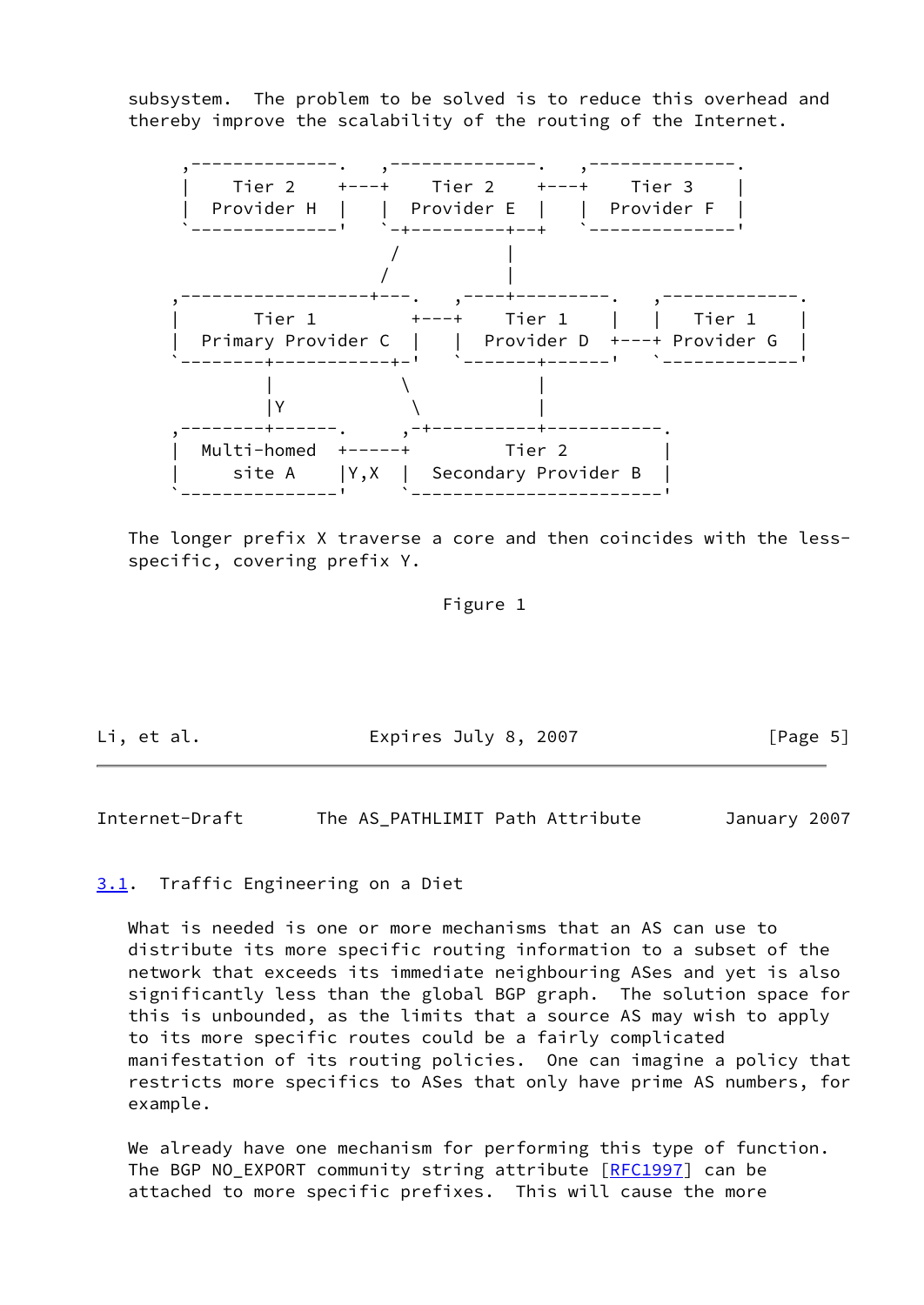specifics not to be advertised past the immediate neighbouring AS. This is effective at helping to prevent more specific prefixes from becoming global, but it is extremely limited in that the more specific prefixes can only propagate to adjacent ASes.

 Some ASes have created a further mechanism wherein a prefix that is given a particular community will have NO\_EXPORT attached to that prefix when the prefix is propagated to a specific AS. This is not a generally deployed mechanism, but is used by some ASes as another means of scope control.

 Referring again to our example, A can advertise X with NO\_EXPORT to provider B. However, this will cause provider B not to advertise X to the remainder of the network, and providers C, D, and G will not have the longer prefixes and will thus send all of A's traffic via provider C. This is not what A hoped to accomplish with advertising a longer prefix and demonstrates why this NO\_EXPORT mechanism is not sufficiently flexible.

 Instead of attempting to provide an infinitely flexible and complicated mechanism for controlling the distribution of prefixes, we propose a single, coarse, scope control mechanism. This coarse mechanism will provide a limited amount of control at a very low cost and address most of the evils associated with performing traffic engineering through route distribution.

We observe that traffic engineering via longer prefixes is only effective when the longer prefixes have a different next hop from the less specific prefix. Thus, past the point where the next hops become identical, the longer prefixes provide no value whatsoever. We also observe that most traffic ends up traversing a subset of the network operated by a relatively small number of large market dominant providers, joined by settlement-free interconnects. If one

| Li, et al. | Expires July 8, 2007 | [Page 6] |
|------------|----------------------|----------|
|------------|----------------------|----------|

<span id="page-6-0"></span>Internet-Draft The AS\_PATHLIMIT Path Attribute January 2007

 looks one AS hop past this subset of the network, it is likely that the longer prefixes and the site aggregate are using the same next hop, and thus the longer prefixes have stopped providing value.

We can see this clearly in our example. Provider F sees that both prefix X and prefix Y will lead all traffic through provider E. There is no point in F carrying and propagating the more specific prefix X. Similarly, providers G and H need not carry prefix X.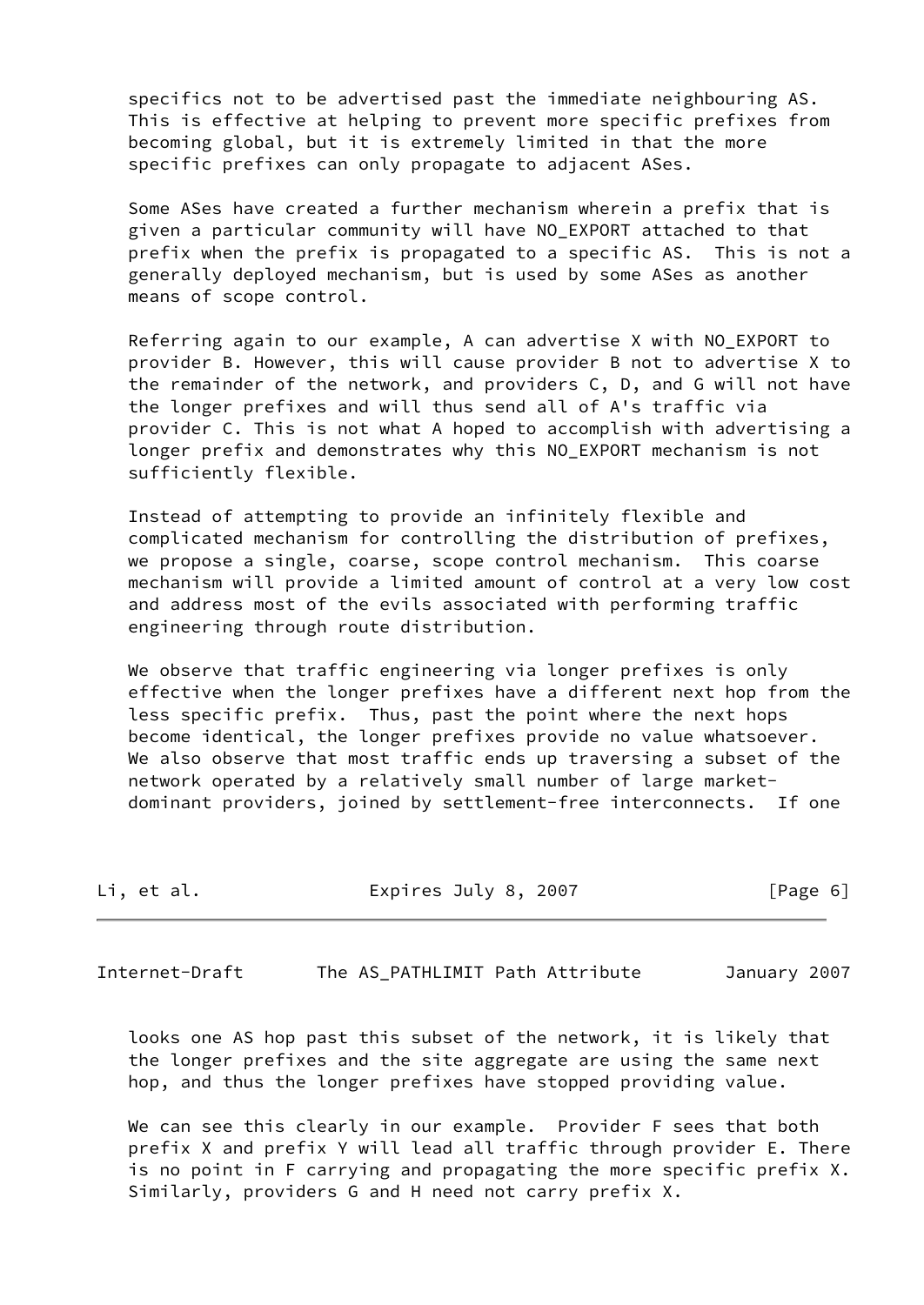## <span id="page-7-0"></span>[3.2](#page-7-0). AS\_PATHLIMIT as Control

 To accomplish this, we propose to add information that will limit the radius of propagation of more specific prefixes. If we attach a count of the ASes that may be traversed by the more specific prefix, we gain much of the control that we hope to achieve. We propose the creation of a new path attribute that will carry an upper bound on the number of ASes found the AS\_PATH attribute. This new path attribute will be called the 'path limit' or AS\_PATHLIMIT. For example, if prefix X is advertised with path limit 1, then only provider B has the information and we get an effect that is identical to NO\_EXPORT. If prefix X is advertised with path limit 2, then only B, C and D will carry it. This is an interesting compromise as traffic for X will now flow consistently through provider B, as desired.

 However, this is not identical to fully distributing X. Consider, for example that provider E in this circumstance will not receive prefix X and is likely to prefer provider C for all A destinations. This causes traffic for X to flow from E to C to B. If provider E did have prefix X, it may choose to prefer provider D instead, resulting in a different path. This second result can be achieved by increasing the path limit to 3, but this has the unfortunate effect that provider G would also receive prefix X.

 Thus, AS\_PATHLIMIT is an extremely lightweight mechanism, and achieves a great deal of control. It is easy to imagine more complicated control mechanisms, such IDRP [[ISO.10747.1993](#page-15-2)] distribution lists, but we currently feel that the complexity of such a mechanism is simply not warranted.

Li, et al. Changel Expires July 8, 2007 [Page 7]

<span id="page-7-2"></span>Internet-Draft The AS\_PATHLIMIT Path Attribute January 2007

<span id="page-7-1"></span>[4](#page-7-1). Anycast Service Distribution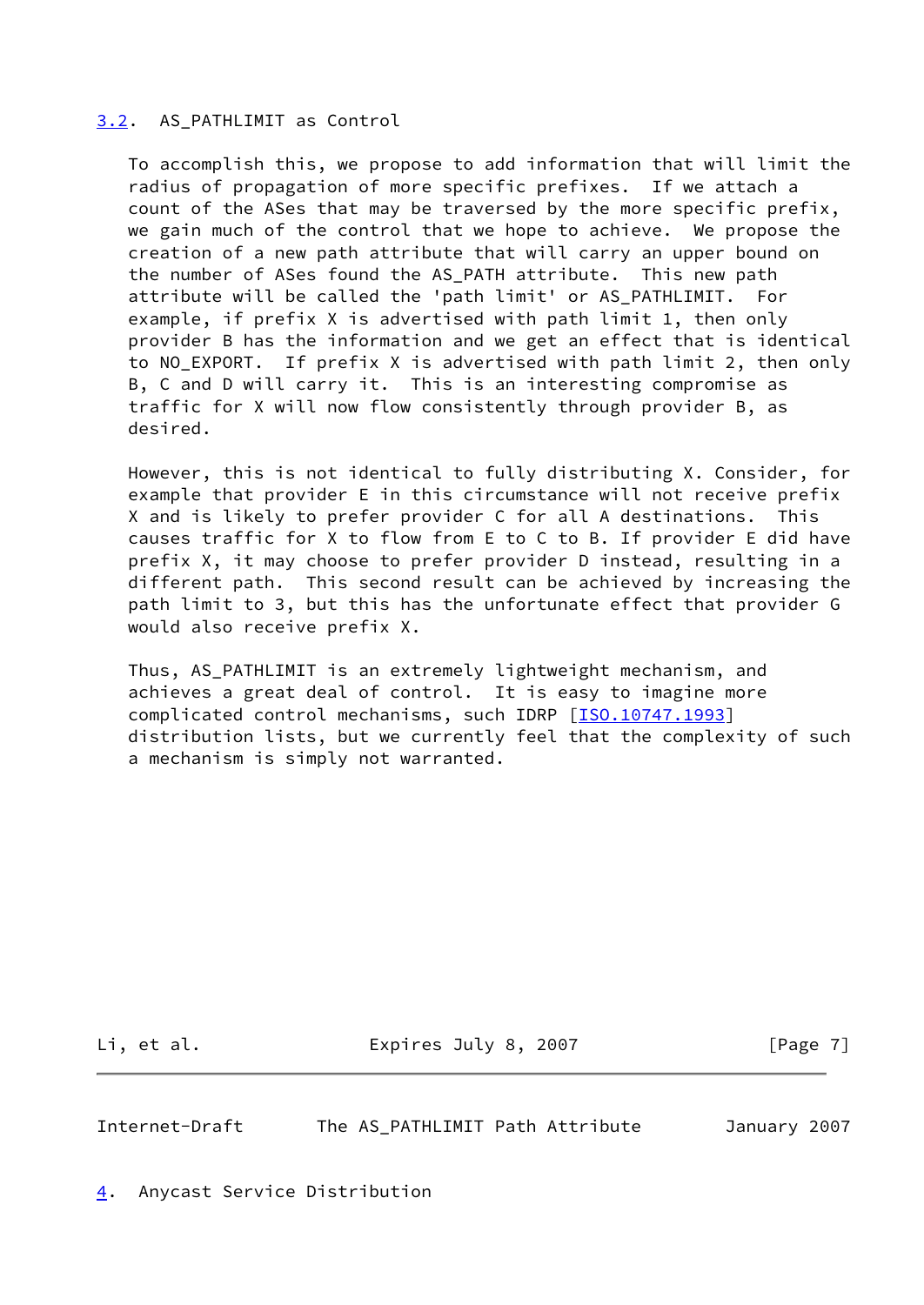A growing number of services are being distributed using anycast, by advertising a route which covers one or more addresses for a service which is provided autonomously at multiple locations.

 For some services, it is useful to restrict the peak possible service load, to avoid overloading local connectivity or service infrastructure capabilities; it may be a better failure mode for service to be retained only for a small community of surrounding networks than for a single node to fail under a global load of queries.

 Although to some degree this policy can be accomplished through negotiation and judicious use of NO\_EXPORT without AS\_PATHLIMIT, the AS\_PATHLIMIT attribute provides a more flexible and reliable mechanism.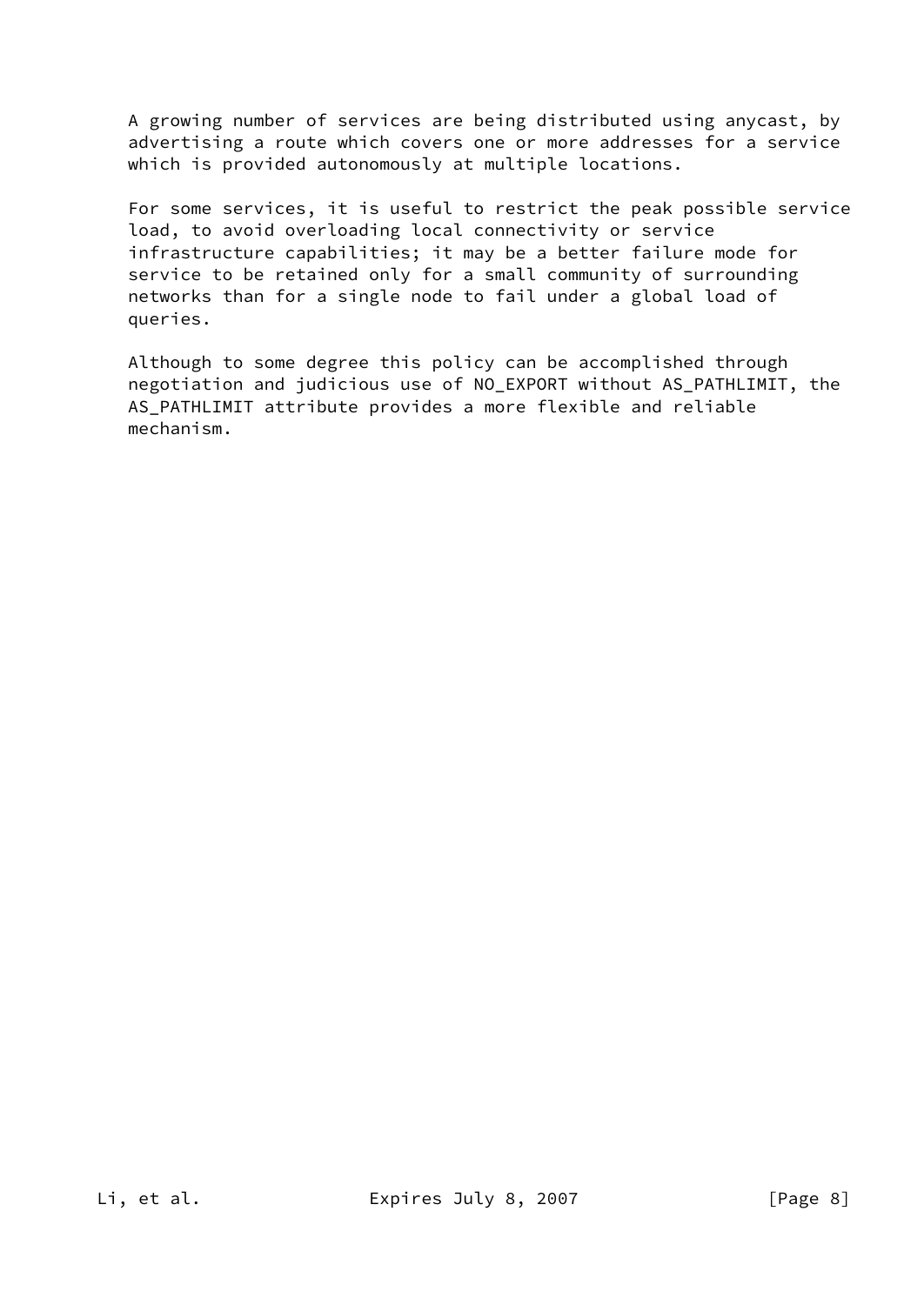#### <span id="page-9-1"></span><span id="page-9-0"></span>[5](#page-9-0). The AS\_PATHLIMIT Attribute

The AS PATHLIMIT attribute is a transitive optional BGP path attribute, with Type Code 21. The AS\_PATHLIMIT attribute has a fixed length of 5 octets. The first octet is an unsigned number that is the upper bound on the number of ASes in the AS\_PATH attribute of the associated paths. One octet suffices because the TTL field of the IP header ensures that only one octet's worth of ASes can ever be traversed. The second thru fifth octets are the AS number of the AS that attached the AS\_PATHLIMIT attribute to the NLRI.

#### <span id="page-9-2"></span>[5.1](#page-9-2). Operations

A BGP speaker attaching the AS PATHLIMIT attribute to an NLRI MUST encode its AS number in the second thru fifth octets. The encoding is described in [\[I-D.ietf-idr-as4bytes](#page-14-3)]. This information is intended to aid debugging in the case where the AS\_PATHLIMIT attribute is added by an AS other than the originator of the NLRI.

 A BGP speaker sending a route with an associated AS\_PATHLIMIT attribute to an EBGP neighbour MUST examine the value of the attribute and the associated AS PATH to be advertised. If the number of ASes found in the AS\_PATH exceeds the AS\_PATHLIMIT value, then the route SHOULD NOT be sent.

For the purposes of this attribute, private AS numbers [\[RFC1930](https://datatracker.ietf.org/doc/pdf/rfc1930)] and confederation AS members [\[RFC3065](https://datatracker.ietf.org/doc/pdf/rfc3065)] found in the AS\_PATH are not counted. AS numbers found within an AS\_SET are not counted and an entire AS\_SET is counted as a single AS. Each instance of an AS number that appears multiple times in an AS\_PATH is counted.

 If the AS\_PATHLIMIT attribute is attached to a prefix by a private AS, then when the prefix is advertised outside of the parent AS, the AS number contained in the AS\_PATHLIMIT attribute should be replaced by the AS number of the parent AS.

 Similarly, if the AS\_PATHLIMIT attribute is attached to a prefix by a member of a confederation, then when the prefix is advertised outside of the confederation boundary, then the AS number of the confederation member inside of the AS\_PATHLIMIT attribute should be replaced by the confederation's AS number.

A BGP speaker receiving a route with an associated AS PATHLIMIT attribute from an EBGP neighbour MUST examine the value of the attribute. If the number of ASes in the AS\_PATH exceeds the value of the AS\_PATHLIMIT attribute, then the route MUST be ignored without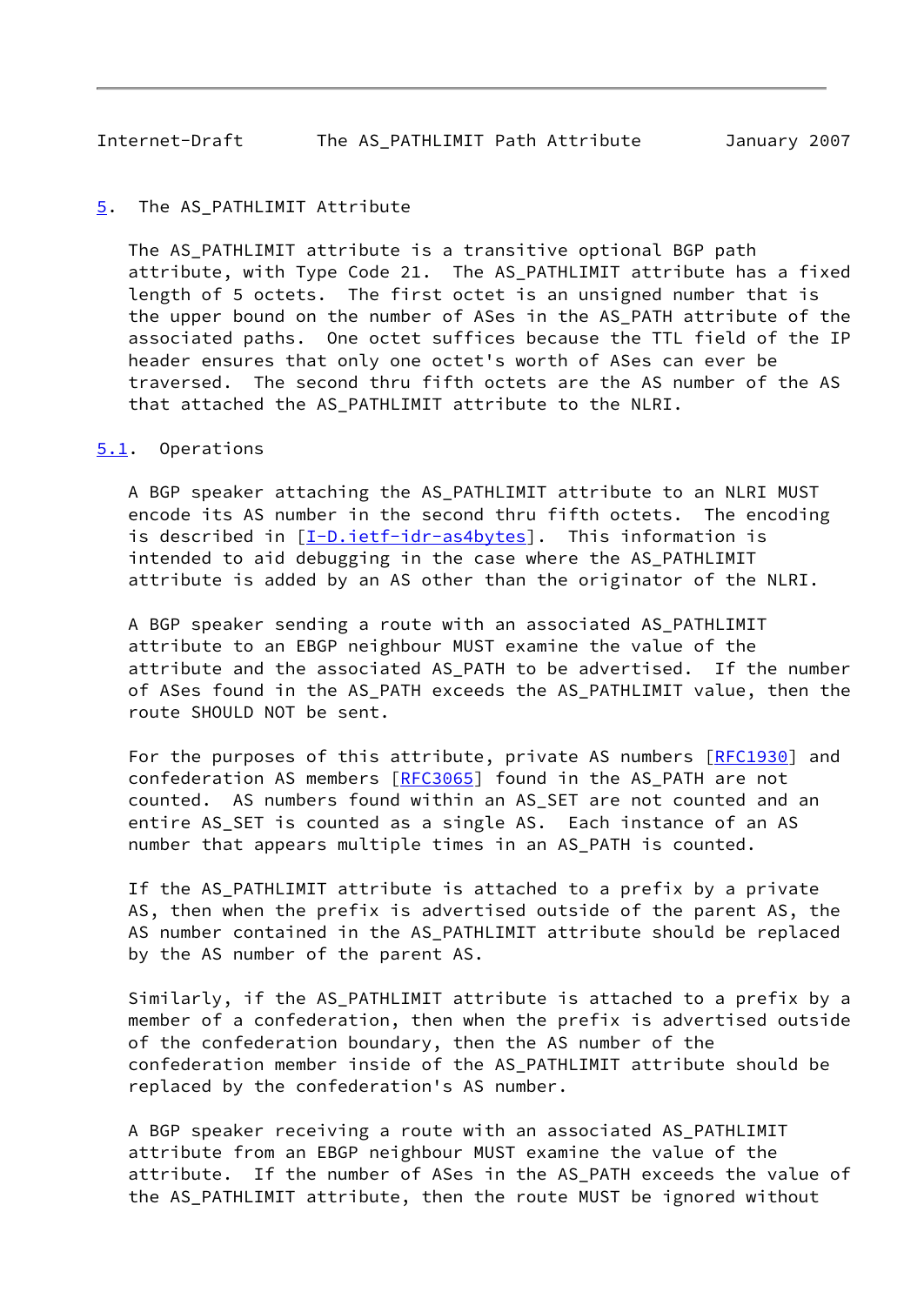further processing.

Li, et al. The Expires July 8, 2007 The Rage 91

<span id="page-10-1"></span>Internet-Draft The AS\_PATHLIMIT Path Attribute January 2007

 When a BGP speaker propagates a route with an associated AS\_PATHLIMIT attribute, which it has learned from another BGP speaker's UPDATE message, it MUST NOT modify the route's AS\_PATHLIMIT attribute. It may remove the AS\_PATHLIMIT in its entirety. It may also attach a new AS PATHLIMIT attribute that encodes its own AS number.

 To ensure loop prevention, BGP requires that all aggregate routes with AS paths that omit any AS number from the AS PATHs being aggregated to be originated with the ATOMIC\_AGGREGATE attribute. To help ensure compliance with this, sites that choose to advertise the AS\_PATHLIMIT path attribute SHOULD advertise the ATOMIC\_AGGREGATE on all less specific covering prefixes as well as the more specific prefixes.

<span id="page-10-0"></span>[5.2](#page-10-0). Proxy Control

 An AS may attach the AS\_PATHLIMIT attribute to a route that it has received from another AS. This is a form of proxy aggregation and may result in routing behaviors that the origin of the route did not intend. Further, if the overlapping prefixes are not advertised with the ATOMIC\_AGGREGATE attribute, adding the AS\_PATHLIMIT attribute may cause defective implementations to advertise incorrect paths. Before adding the AS\_PATHLIMIT attribute an AS must carefully consider the risks and consequences outlined here.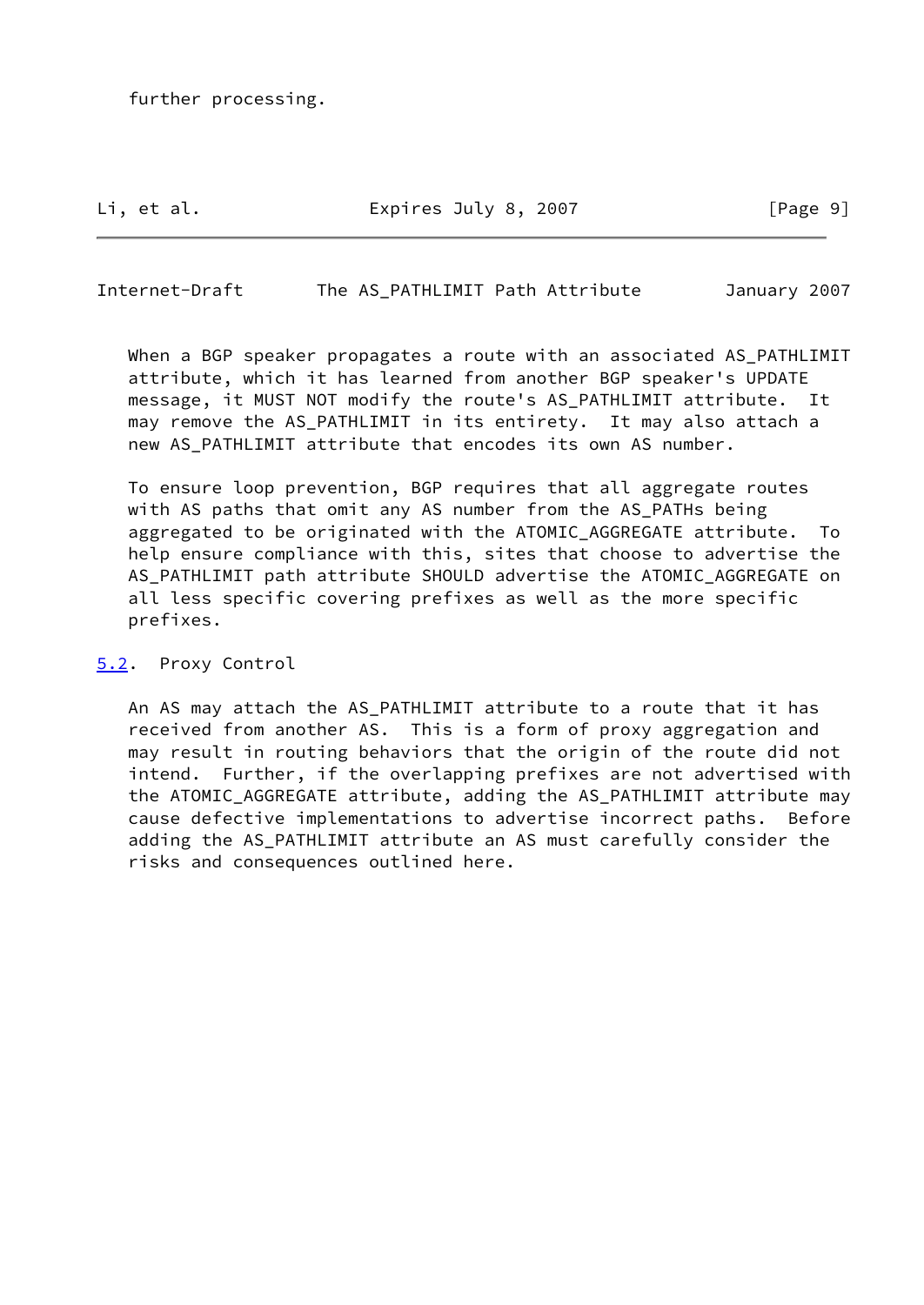Li, et al. Expires July 8, 2007 [Page 10]

<span id="page-11-1"></span>Internet-Draft The AS\_PATHLIMIT Path Attribute January 2007

<span id="page-11-0"></span>[6](#page-11-0). Security Considerations

 This new BGP attribute creates no new security issues. For it to be used, it must be attached to a BGP route. If the router is forging a route, then this attribute limits the extent of the damage caused by the forgery. This may be used by attackers to limit the scope and thus the visibility of their attacks. Presently, the same approach can be applied with the use of the NO\_EXPORT community, but just as the AS\_PATHLIMIT attribute gives network operators more granularity in the distribution of prefixes, it also gives attackers more granularity in their attacks. If a router fraudulently attaches the AS\_PATHLIMIT attribute to a route, then it could have just as easily have used normal policy mechanisms to filter out the route completely. Thus, the AS\_PATHLIMIT attribute does not enable new attacks, but it does give an attacker the ability to create more subtle attacks that only affect a subset of the entire network.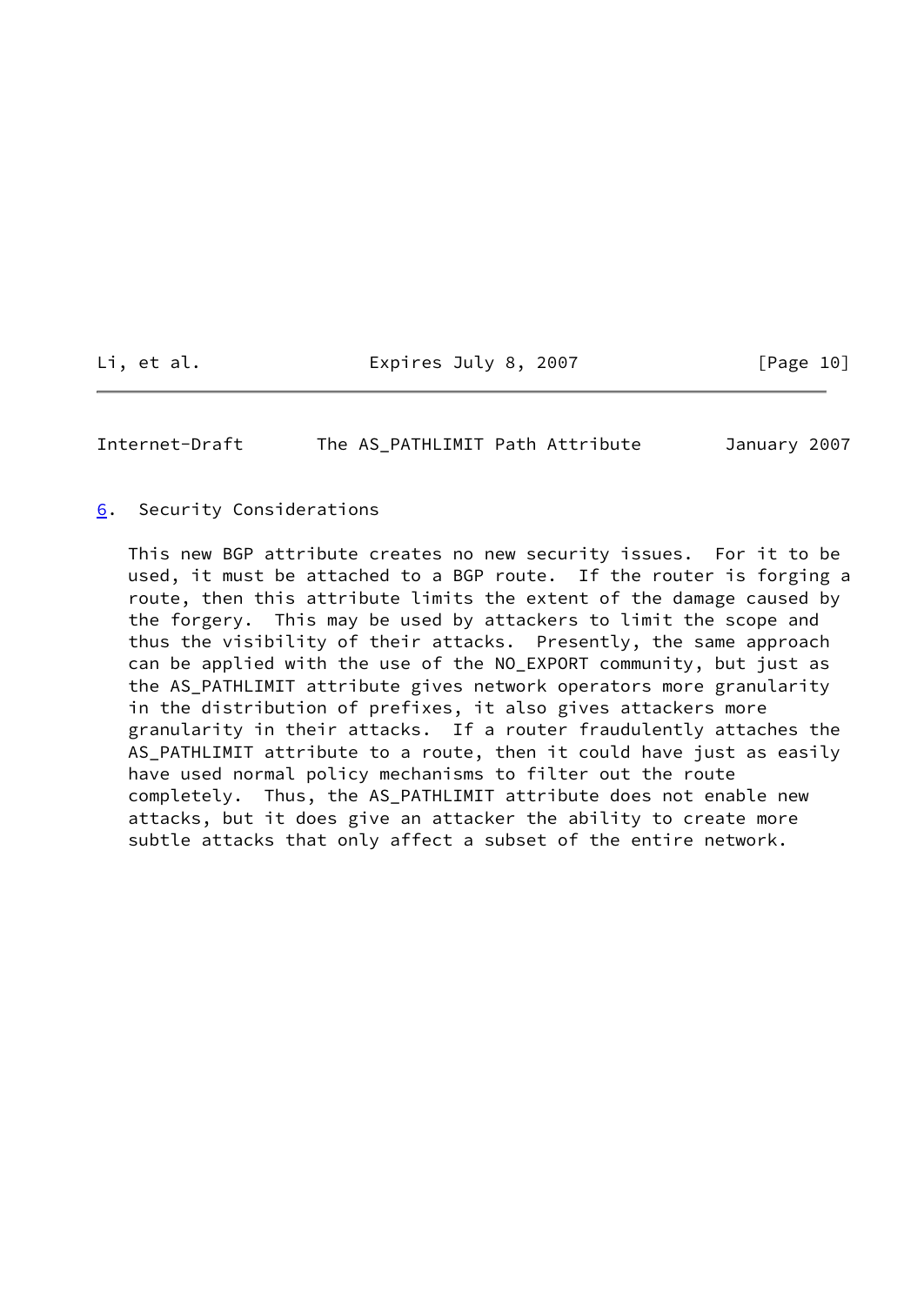Li, et al. 
Expires July 8, 2007

Li, et al.

<span id="page-12-1"></span>Internet-Draft The AS\_PATHLIMIT Path Attribute January 2007

<span id="page-12-0"></span>[7](#page-12-0). IANA Considerations

 This document has no actions for IANA. IANA has already allocated a code point for the AS\_PATHLIMIT attribute under the Early IANA Allocation process.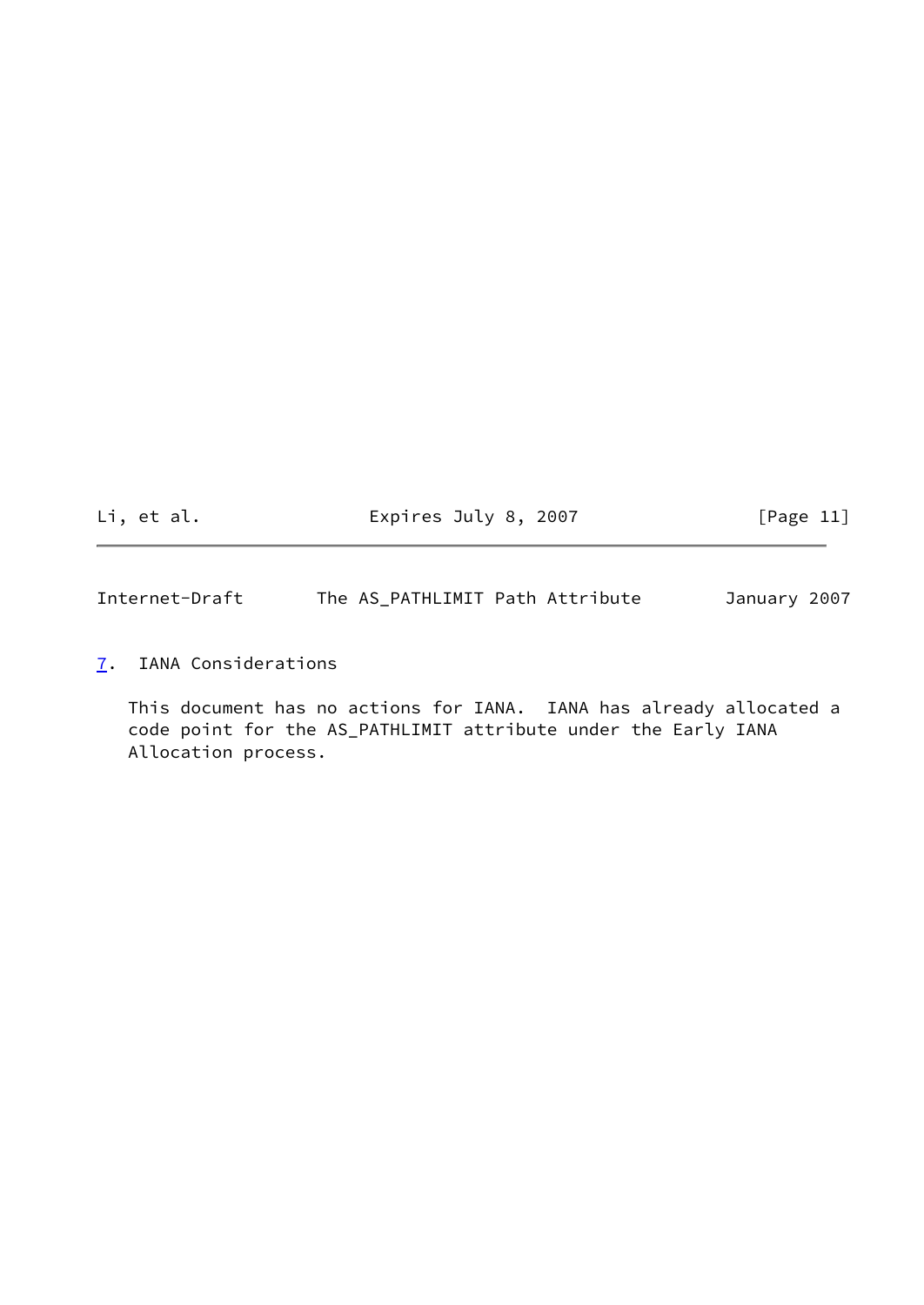Li, et al. Expires July 8, 2007 [Page 12]

<span id="page-13-1"></span>Internet-Draft The AS\_PATHLIMIT Path Attribute January 2007

# <span id="page-13-0"></span>[8](#page-13-0). Acknowledgements

 The editors would like to acknowledge that they are not the original initiators of this concept. Over the years, many similar proposals have come our way, and we had hoped that self-discipline would cause this type of mechanism to be unnecessary. We were overly optimistic.

 The names of those who originally proposed this are now lost to the mists of time. This should rightfully be their document. We would like to thank them for the opportunity to steward their concept to fruition.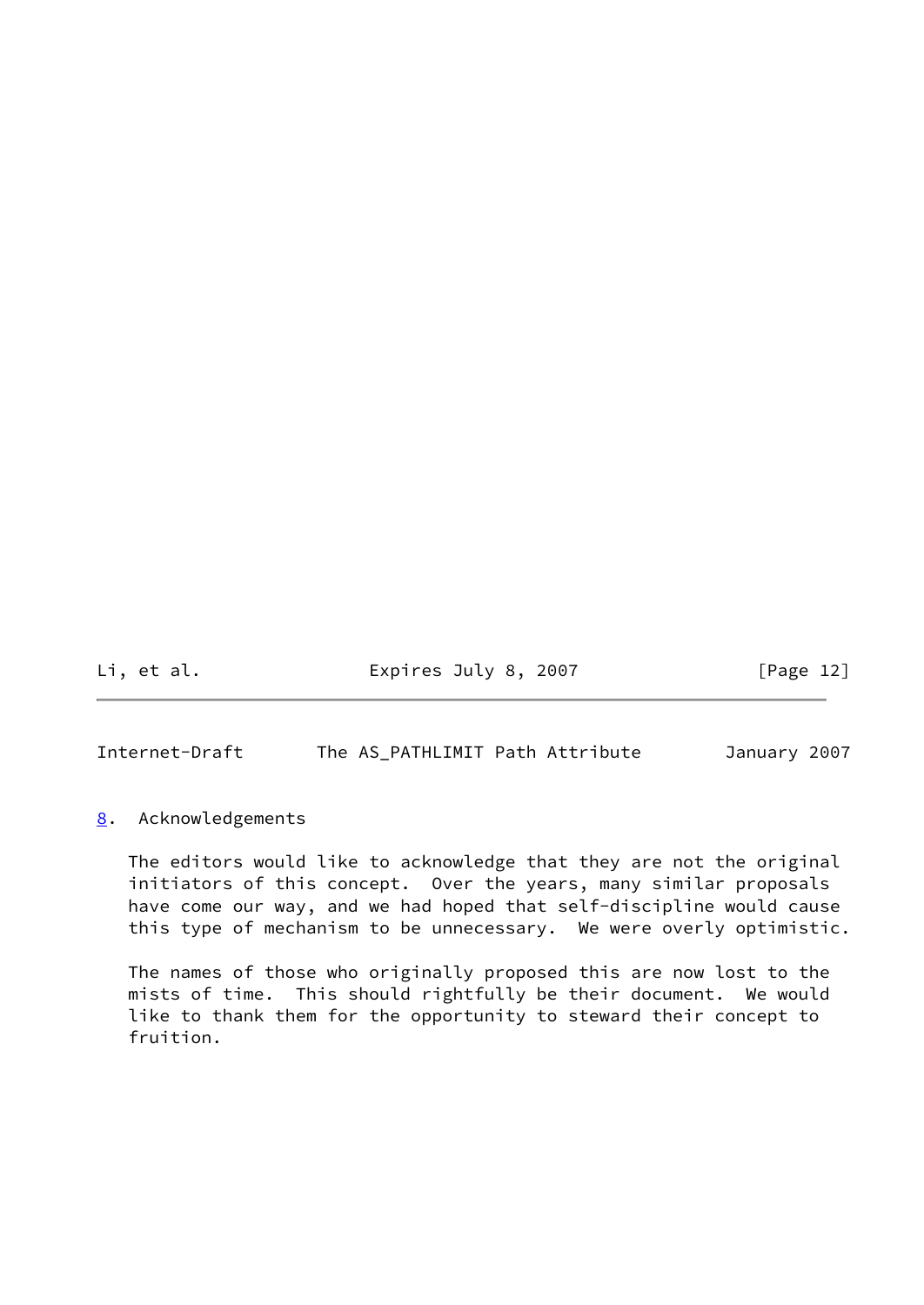Li, et al. Expires July 8, 2007 [Page 13]

<span id="page-14-1"></span>Internet-Draft The AS\_PATHLIMIT Path Attribute January 2007

<span id="page-14-0"></span>[9](#page-14-0). References

<span id="page-14-2"></span>[9.1](#page-14-2). Normative References

<span id="page-14-3"></span> [I-D.ietf-idr-as4bytes] Vohra, Q. and E. Chen, "BGP Support for Four-octet AS Number Space", [draft-ietf-idr-as4bytes-12](https://datatracker.ietf.org/doc/pdf/draft-ietf-idr-as4bytes-12) (work in progress), November 2005.

 [RFC1930] Hawkinson, J. and T. Bates, "Guidelines for creation, selection, and registration of an Autonomous System (AS)",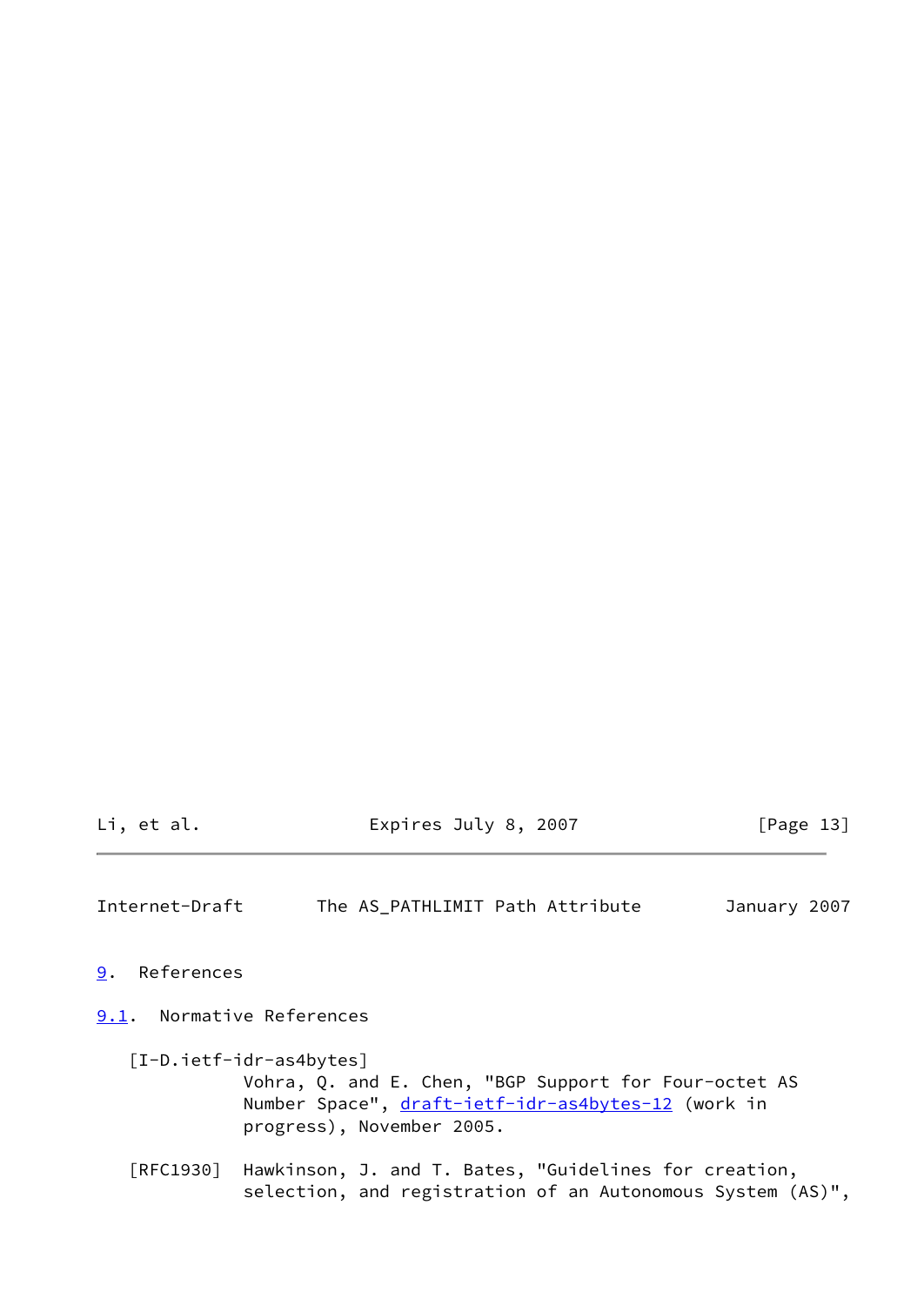[BCP 6,](https://datatracker.ietf.org/doc/pdf/bcp6) [RFC 1930](https://datatracker.ietf.org/doc/pdf/rfc1930), March 1996.

- [RFC1997] Chandrasekeran, R., Traina, P., and T. Li, "BGP Communities Attribute", [RFC 1997,](https://datatracker.ietf.org/doc/pdf/rfc1997) August 1996.
- [RFC2119] Bradner, S., "Key words for use in RFCs to Indicate Requirement Levels", [BCP 14](https://datatracker.ietf.org/doc/pdf/bcp14), [RFC 2119](https://datatracker.ietf.org/doc/pdf/rfc2119), March 1997.
- [RFC3065] Traina, P., McPherson, D., and J. Scudder, "Autonomous System Confederations for BGP", [RFC 3065,](https://datatracker.ietf.org/doc/pdf/rfc3065) February 2001.
- [RFC4271] Rekhter, Y., Li, T., and S. Hares, "A Border Gateway Protocol 4 (BGP-4)", [RFC 4271](https://datatracker.ietf.org/doc/pdf/rfc4271), January 2006.
- <span id="page-15-0"></span>[9.2](#page-15-0). Informative References

<span id="page-15-2"></span>[ISO.10747.1993]

 International Organization for Standardization, "Information Processing Systems - Telecommunications and Information Exchange between Systems - Protocol for Exchange of Inter-domain Routeing Information among Intermediate Systems to Support Forwarding of ISO 8473 PDUs", ISO Standard 10747, 1993.

 [RFC3221] Huston, G., "Commentary on Inter-Domain Routing in the Internet", [RFC 3221](https://datatracker.ietf.org/doc/pdf/rfc3221), December 2001.

Li, et al. Expires July 8, 2007 [Page 14]

<span id="page-15-1"></span>

| Internet-Draft |  |  |  | The AS PATHLIMIT Path Attribute | January 2007 |  |
|----------------|--|--|--|---------------------------------|--------------|--|
|----------------|--|--|--|---------------------------------|--------------|--|

Authors' Addresses

 T. Li (editor) Cisco Systems, Inc.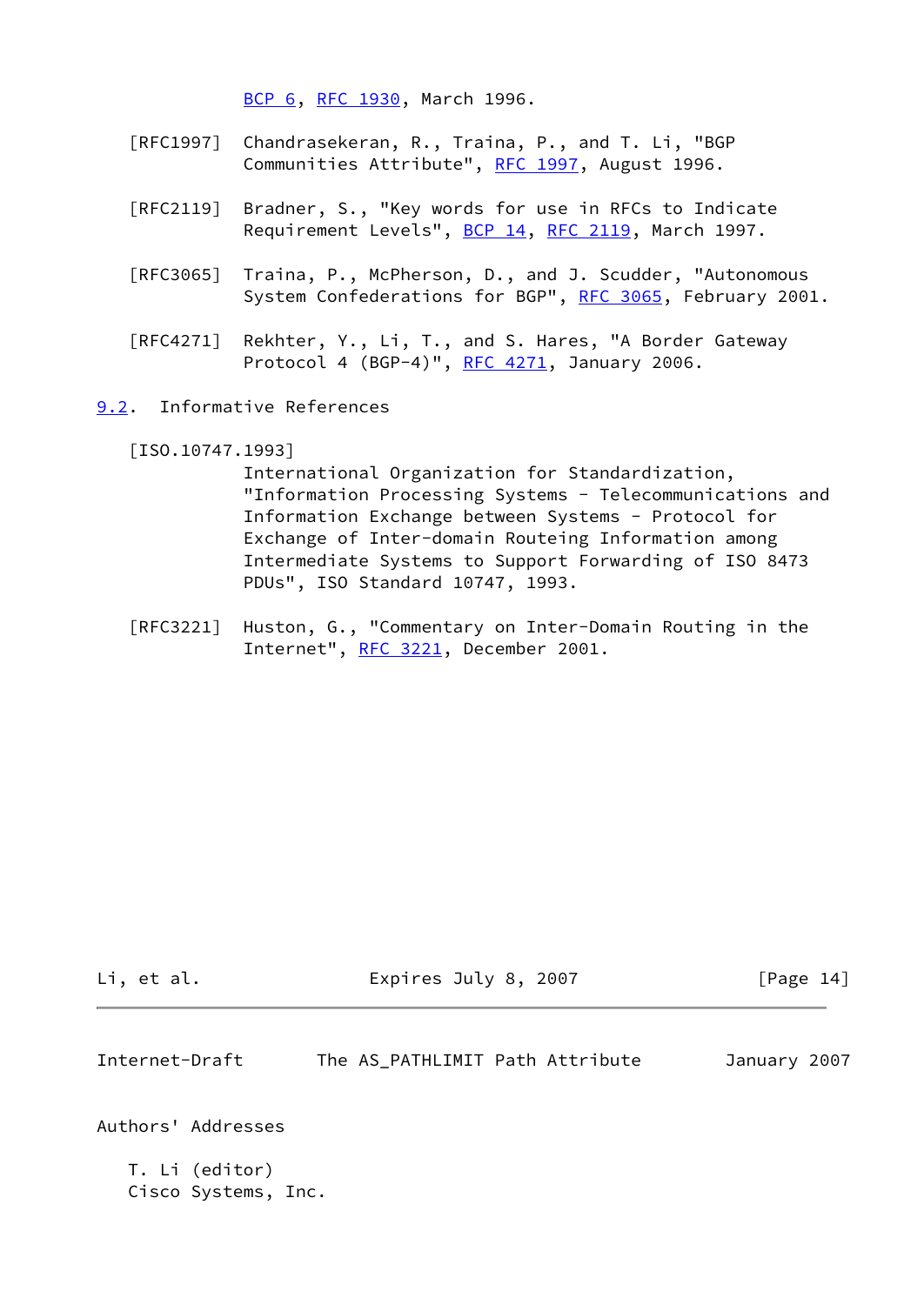425 East Tasman Drive San Jose, CA 95134 Phone: +1 408 525 1254 Email: tli@cisco.com R. Fernando (editor) Juniper Networks, Inc. 1194 North Mathilda Avenue Sunnyvale, CA 94089-1206 US Phone: +1 888 586 4737 Email: rex@juniper.net J. Abley (editor) Afilias Canada, Inc. 4141 Yonge Street, Suite 204 Toronto, ON M2P 2A8 CA Phone: +1 416 673 4176

Email: jabley@ca.afilias.info

Li, et al. Expires July 8, 2007 [Page 15]